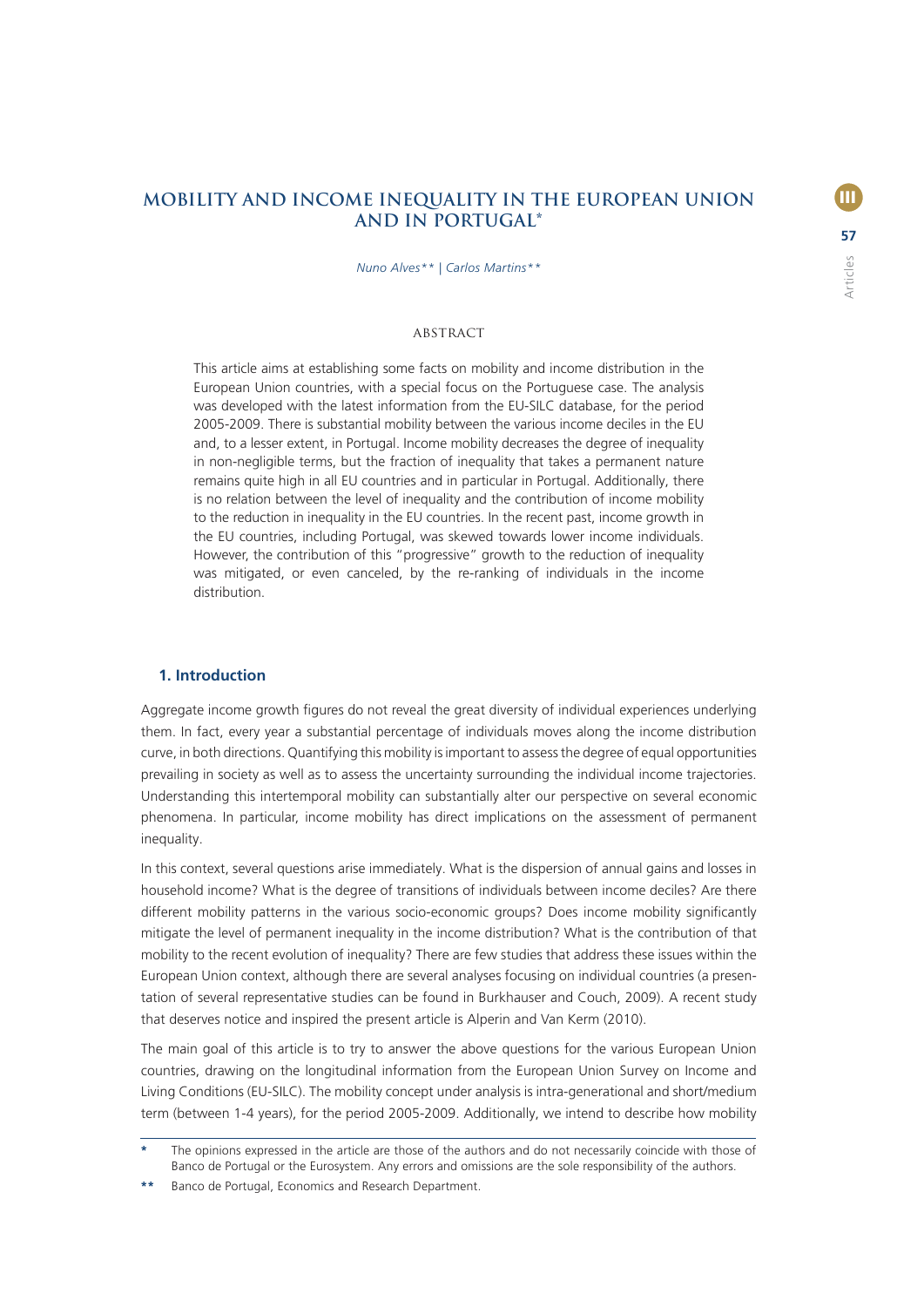influences both the level and the change in income inequality, from an intertemporal perspective. The focus of the article lies strictly on the description of stylized facts. The approach is thus intentionally positive and not normative. Throughout the article, special emphasis will be given to the Portuguese case, which is also justified by the absence of studies that examine these issues specifically for Portugal.<sup>1</sup>

The article is structured as follows. In Section 2 the database is briefly described, as well as the main methodological options. In Section 3 a set of composite mobility indicators is presented, including transition matrices by income deciles. In Section 4 the impact of mobility on the level and evolution of inequality is analysed. Finally, Section 5 presents the main conclusions and some research issues for the future.

## **2. The data**

The sample used in this study was based on the EU-SILC longitudinal database. This database resulted from the creation at the European level of a program on European harmonized statistics on income and living conditions of households, which takes place annually since 2004. Each year, the EU-SILC project includes the collection of data at the individual level and for the respective household, resulting in the production of a cross-section database, and also of a longitudinal database, which is less comprehensive in terms of information and sample size and covers the four years ending in the respective year.

This study was based primarily on the longitudinal databases between 2005 and 2009, covering the period between 2003 and 2009. In general, the sample underlying each longitudinal database is based on four subgroups of equal size and each one representing the total population of each year. Each year, the subgroup that completes four years is dropped from the sample and replaced by another equivalent, meaning that each individual or family can only be followed by a period of four years. For example, the 2009 longitudinal database includes individuals who were followed between 2006 and 2009, between 2007 and 2009 and between 2008 and 2009. Applying the same method, the 2008 database also considers the first two groups of the 2009 database referred to above, so there is an overlap between the various longitudinal databases. In our study, we always focused on the information from the most recent longitudinal database. It must be said that the country coverage in the available databases is not uniform. For example, the longitudinal database for Germany is only available in 2006 and the cross- -section database for France is not available in 2008.

The unit of analysis consisted essentially in pairs of incomes for a given individual in periods *t* and *t-1*  and in periods *t* and *t-3*, in order to study the short and medium term transitions, respectively. Based on the aggregation of the several longitudinal databases, two longitudinal samples were defined, with two and four years. Each of these samples includes all individuals with income greater than zero in two or four consecutive years, respectively. In all the exercises, the extreme values of income, which were identified using the cross-section databases, were eliminated.<sup>2</sup> Similarly, the calculation of income deciles for each country / year used in the analysis in section 3 was also based in the cross-section databases. Reflecting the variability of the original databases, either longitudinal or cross-sectional, the coverage by country and period of the two samples considered in this study is also variable.

The individual income in each year refers to equivalent income at 2008 constant prices. The starting point is the total disposable income of the respective household for a period of twelve months. Note that, in most countries, this period corresponds to the previous calendar year, which raises a mismatch between some of the characteristics of each individual used in the analysis and the respective income. Once deflated, the household income is divided by the number of equivalent adults in each household (according to

**<sup>1</sup>** In this context, it is also worth highlighting the analysis in Cardoso (2006) on wage mobility in Portugal, focusing on the period before the introduction of the euro.

**<sup>2</sup>** The income levels below 75 percent of the first percentile or above 125 percent of the last percentile of the income distribution for each country and year were considered outliers. This procedure is identical to that followed by Alperin and Van Kerm (2010).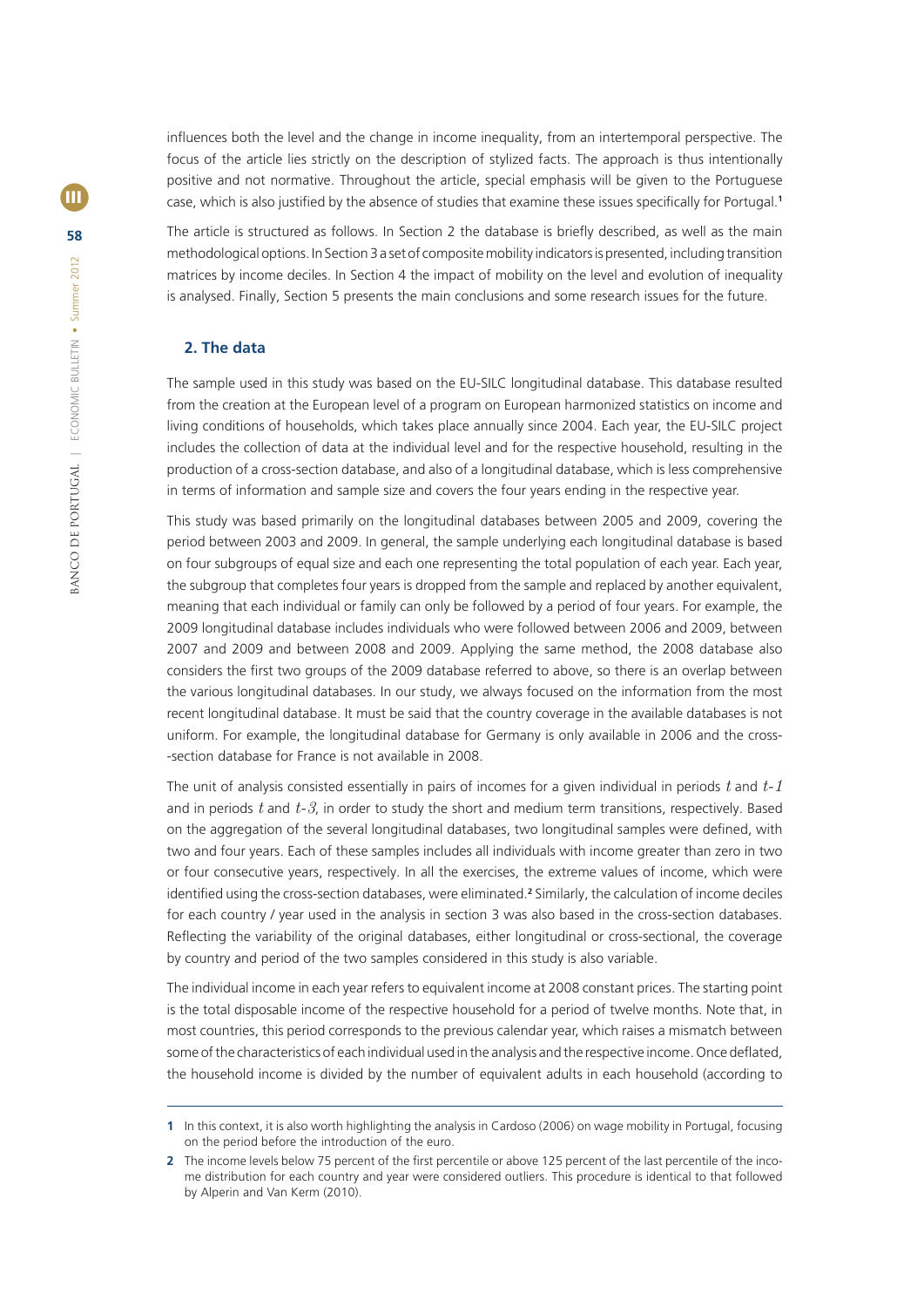**59**  $\blacksquare$ Articles

the modified equivalence scale of the OECD, which takes into account the size and composition of the household)**<sup>3</sup>** to calculate the individual equivalent income. For individuals who changed their household in a given year, the average of the respective equivalent incomes was considered.

The analysis considers a range of up to twenty nine countries, including most European Union countries.**<sup>4</sup>** In the following sections, the whole set of countries available in each sample is referred to as European Union.

All results were calculated using the longitudinal weights available. For the 2-year longitudinal sample, 2-year longitudinal weights from the database of the respective year were primarily used and, if these do not exist, the same weights of the database of the following year. For example, for a pair of income between 2007 and 2008, 2-year weights from the 2008 longitudinal database were used. When not available, the same 2-year weights from the 2009 longitudinal database were used. The 4-year longitudinal sample was based only on the longitudinal databases from 2008 and 2009, because these were the only ones who had 4-year longitudinal weights. The records to which was not possible to assign weights were excluded from the analysis. Considering all these criteria, the period covered by the 2-year longitudinal sample was limited to the interval between 2004 and 2009 (between 2005 and 2009 in the case of the 4-year longitudinal sample).

The size of the 2-year longitudinal sample for the EU countries and for the several years available amounts to about one million and a half pairs of income. The sample for Portugal amounts to more than 32 thousands pairs of income. In the case of the 4-year longitudinal sample, the sample size amounts to about 175 thousands pairs of income for the EU countries and about 2200 for Portugal.

#### **3. Income Mobility in the European Union: 2005-2009**

This section will present evidence on intra-generational income mobility in several EU countries in 2005- 2009. The analysis will illustrate several concepts of mobility, in particular mobility as individual income growth (subsection 3.1) and mobility as a positional change in the income distribution (subsection 3.2). In section 3.3 some mobility profiles for specific segments of the population will be presented. Finally, section 4 will illustrate the concept of mobility as a contributor to the reduction of long-term inequality. For a thorough discussion of these different concepts of mobility, see Jenkins (2011).

The analysis will strictly focus on the short and medium term. The mobility indicators will be calculated based on annual income transitions (corresponding to the aggregation of all available annual transitions in the successive waves of EU-SILC) and also for 4-year transitions (which, as mentioned above, is the maximum period each individual is followed in the database). The results for the Portuguese economy will be compared with the indicators for all EU countries.

#### **3.1 What is the distribution of income gains and losses in the European Union?**

A first dimension of mobility that is important to analyze is the individual change in income between two moments in time. Charts 1 and 2 illustrate the distribution of income gains and losses in the EU, based on the rate of change of each individual's real equivalised income, calculated on an annual basis and in

**<sup>3</sup>** More specifically, this scale assigns a weight of one to the first adult of each household, 0.5 to other adults and 0.3 to each child.

**<sup>4</sup>** Iceland and Norway also participate in the EU-SILC and are included in our analysis. In figures and tables in the following sections, countries are identified as follows: Austria (AT), Belgium (BE), Bulgaria (BG), Cyprus (CY), Czech Republic (CZ), Germany (DE), Denmark (DK), Estonia (EE), Spain (ES), Finland (FI), France (FR), Greece (GR), Hungary (HU), Ireland (IE), Iceland (IS), Italy (IT), Lithuania (LT), Luxembourg (LU) Latvia (LV), Malta (MT), Netherlands (NL), Norway (NO), Poland (PL), Portugal (PT), Romania (RO), Sweden (SE), Slovenia (SI), Slovakia (SK) and the United Kingdom (UK).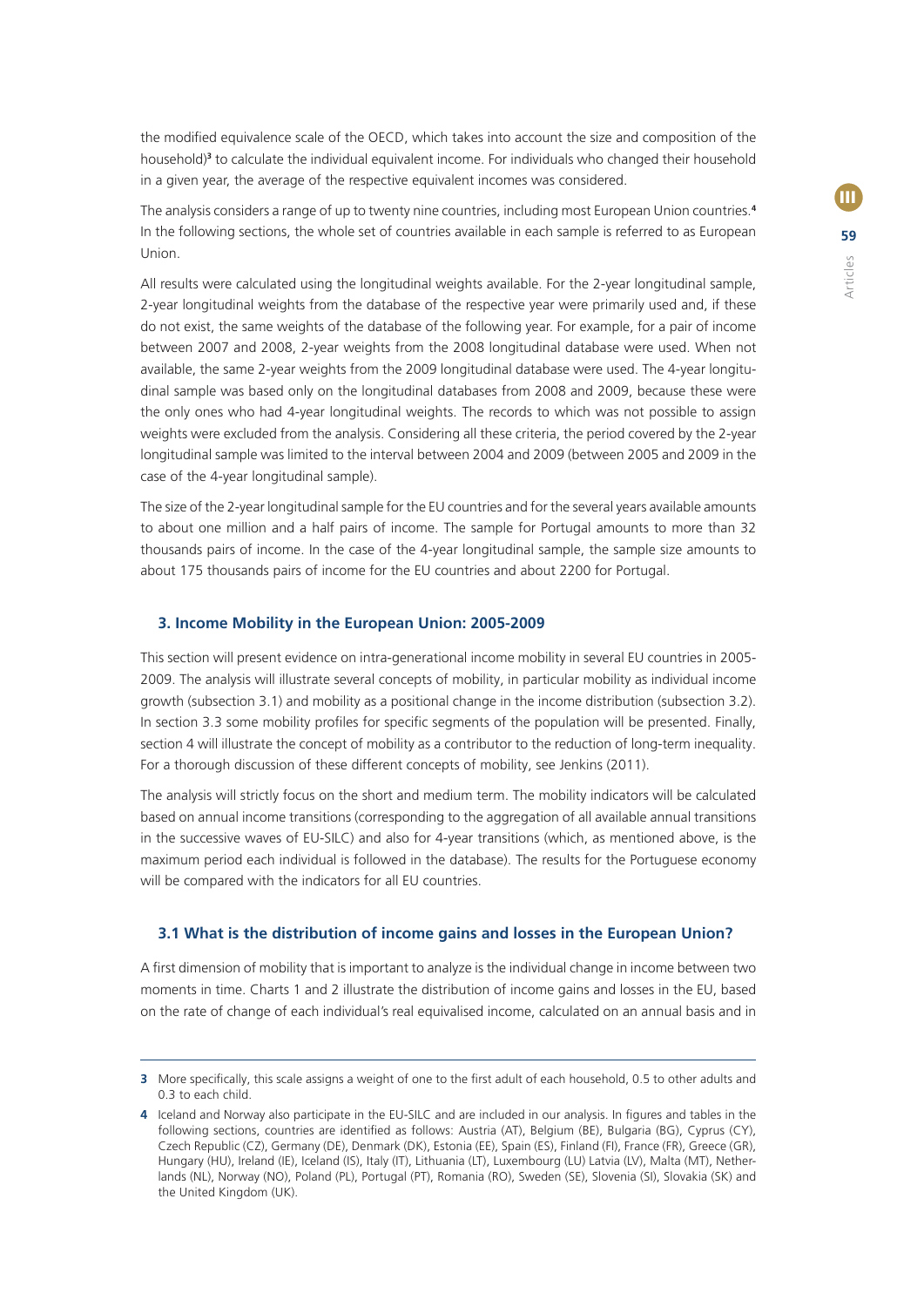



**Source:** Authors' calculations.

four-year transitions. The figures reveal a picture of high heterogeneity of individual experiences. There is a significant percentage of individuals with substantial falls in income, and others with particularly high rates of income growth. These characteristics of the distribution of income changes are similar between the EU and Portugal. Note that this heterogeneity is expected, given the myriad of events affecting household equivalised income in each moment, including demographic changes (for example, the birth of a child or a divorce), changes in the employment status (for example, a promotion or a transition to employment, unemployment or inactivity) as well as changes in public policies (for example, changes in taxes or in transfers to households). It should however be stressed that these values may also be contaminated by measurement errors, which tend to over-estimate the true degree of income mobility. These errors are inescapable in surveys of this nature (see Jenkins, 2011 and Iacovou et al., 2012).

Charts 3 and 4 summarize the same information for each of the countries under analysis. In each figure, countries are sorted by the average income growth level, respectively in annual and 4-year transitions. Chart 3 shows that each year, a substantial share of the population in each country records real income losses (between around 15 and 40 per cent). In several countries, more than 10 per cent of the population records losses higher than one quarter of the previous year income. In the sample period, the countries where a higher share of the population experienced income losses were Germany, Austria, Spain and the UK. The countries where a higher share of the population recorded real income gains were some of the new accession countries to the European Union. It is also interesting to note that there is not a perfect monotone relationship between average income growth in each country and the percentage of individuals with gains/losses in income. This diversity of situations is necessarily associated with country- -specific policies, institutions and shocks. Specifically in the Portuguese case, the figure suggests that in each year, about one third of individuals experience income losses (measured in real terms and per equivalent adult).

These general features remain qualitatively unchanged when considering longer-period transitions (Chart 4). Naturally, in this case, the share of individuals with cumulated income losses is lower compared to the case of annual transitions, due in particular to the intertemporal income smoothing effect.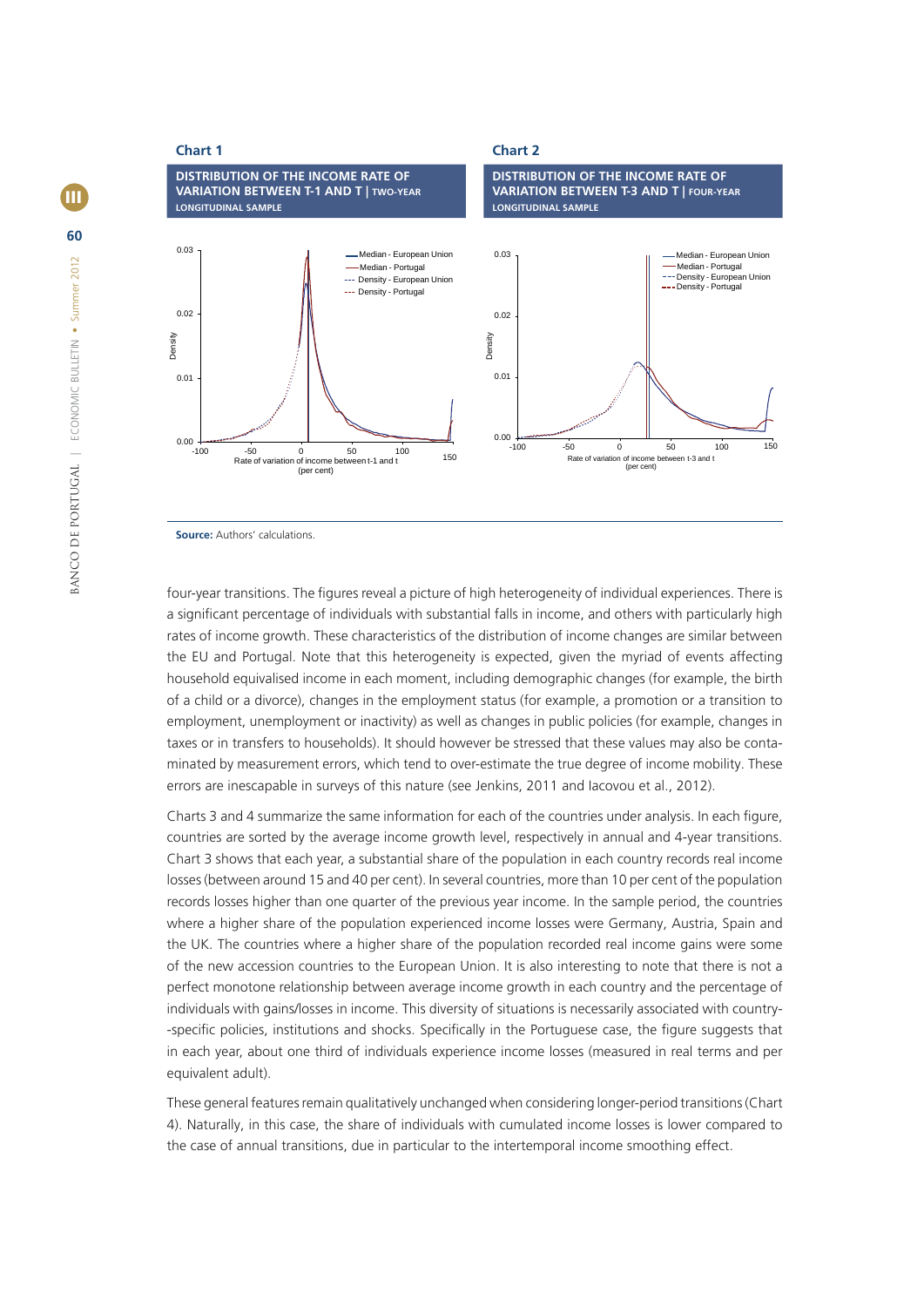

**61**

Articles

**III** 

**Source:** Authors' calculations

## **3.2 Income transition matrices**

The most common concept of income mobility corresponds to the positional change of each individual in the income distribution. This concept implies a relative assessment of the evolution of each individual's income vis-à-vis all other members of society. Any upward transition thus implies a downward counterpart. A usual way to synthesize this mobility concept is through the analysis of transition matrices between the various quantiles of the income distribution.

Tables 1 to 4 present the transition matrices between income deciles, for the whole EU and for Portugal.**<sup>5</sup>** Again, we assess annual and 4-year transitions. In the absence of mobility, the matrices would display a diagonal fi lled with values equal to unity (100 per cent of the individuals would remain in the same decile). In turn, Table 5 presents some composite indicators of mobility, computed using those transition matrices.

From the tables it can be concluded that there is significant income mobility in the EU economies. Each year, only about 38 per cent of individuals in the EU remain in the same income decile. However, this mobility is short distance. In fact, in the case of annual transitions, about 71 per cent of individuals remain in the same income decile or move to an adjacent decile (Table 5). As expected, when the horizon expands, there is a marked increase in transitions between deciles. In a 4-year horizon only 28 percent of individuals in the EU remain in the same income decile (61 per cent if one adds the transitions to adjacent deciles).

The transition matrices also reveal that the probability of remaining in the same decile is particularly high at the tails of the income distribution. In particular, about 64 per cent of individuals in the EU remain in the highest income decile from one year to the next (51 per cent in the lowest decile). These values decrease significantly in the case of 4-year transitions (to 56 and 37 per cent, respectively). As expected, the highest mobility is observed in the individuals in the middle of the income distribution. These results are in line with other studies in this field (see RWI, 2011, and Jenkins, 2011).

**<sup>5</sup>** As mentioned above, the values that define the various deciles were based in the cross-section database, which is officially used to analyze the characteristics of the income distribution in the European Union. The matrix for the European Union results from the aggregation of individual transitions calculated initially for each of the countries.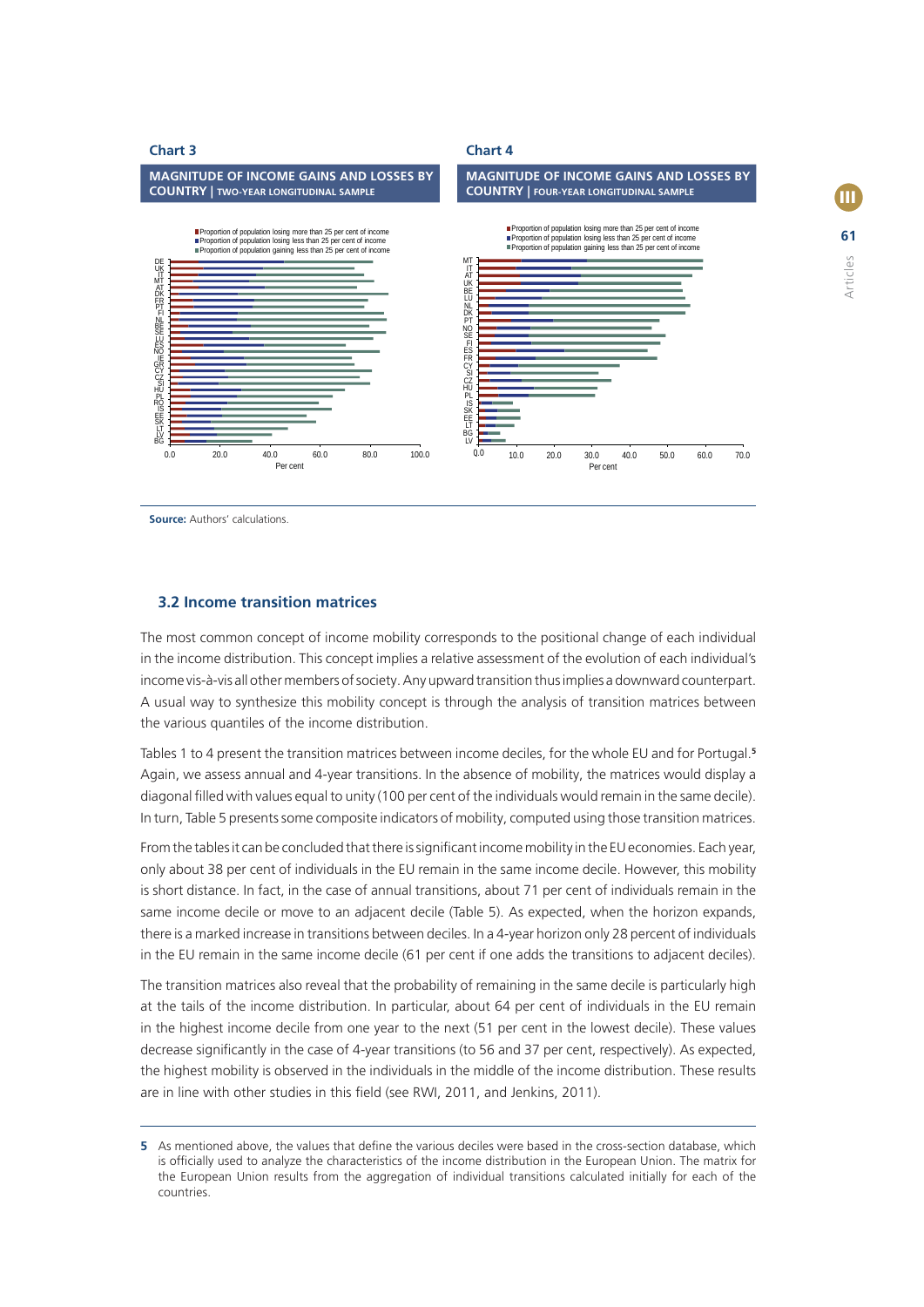## **Table 1**

| <b>INCOME MOBILITY IN THE EUROPEAN UNION   TWO-YEAR LONGITUDINAL SAMPLE</b> |             |                |                         |      |      |                |                |      |      |      |  |
|-----------------------------------------------------------------------------|-------------|----------------|-------------------------|------|------|----------------|----------------|------|------|------|--|
| Decile in t-1                                                               | Decile in t |                |                         |      |      |                |                |      |      |      |  |
|                                                                             | 1           | $\overline{2}$ | $\overline{\mathbf{3}}$ | 4    | 5    | $6\phantom{1}$ | $\overline{7}$ | 8    | 9    | 10   |  |
| 1                                                                           | 51.5        | 21.0           | 9.8                     | 6.0  | 3.9  | 2.8            | 1.7            | 1.4  | 1.1  | 0.9  |  |
| $\overline{2}$                                                              | 17.5        | 40.3           | 18.4                    | 9.4  | 5.7  | 3.5            | 2.1            | 1.5  | 0.9  | 0.8  |  |
| 3                                                                           | 7.5         | 18.6           | 32.9                    | 17.5 | 9.8  | 5.6            | 3.6            | 2.1  | 1.5  | 1.0  |  |
| 4                                                                           | 4.9         | 8.4            | 18.7                    | 29.1 | 17.0 | 9.8            | 5.8            | 3.5  | 1.8  | 1.1  |  |
| 5                                                                           | 3.4         | 4.9            | 8.5                     | 18.2 | 28.2 | 17.4           | 9.5            | 5.3  | 3.0  | 1.5  |  |
| 6                                                                           | 2.4         | 3.0            | 5.0                     | 8.7  | 18.0 | 28.1           | 18.1           | 9.4  | 4.9  | 2.4  |  |
| 7                                                                           | 1.6         | 2.1            | 3.0                     | 5.0  | 8.7  | 18.1           | 29.8           | 18.8 | 9.2  | 3.6  |  |
| 8                                                                           | 1.0         | 1.5            | 2.1                     | 3.1  | 4.8  | 8.5            | 19.0           | 33.1 | 20.3 | 6.5  |  |
| 9                                                                           | 1.0         | 1.1            | 1.3                     | 1.8  | 2.8  | 4.6            | 7.8            | 18.8 | 41.8 | 19.0 |  |
| 10                                                                          | 1.0         | 0.9            | 1.0                     | 1.2  | 1.6  | 2.2            | 3.2            | 6.4  | 18.2 | 64.3 |  |

**Source:** Authors' calculations.

**Note:** Proportion of individuals in the respective decile in t-1.

## **Table 2**

| <b>INCOME MOBILITY IN PORTUGAL   TWO-YEAR LONGITUDINAL SAMPLE</b> |              |                |                         |      |      |      |                |      |      |      |  |  |
|-------------------------------------------------------------------|--------------|----------------|-------------------------|------|------|------|----------------|------|------|------|--|--|
|                                                                   | Decile in t  |                |                         |      |      |      |                |      |      |      |  |  |
| Decile in t-1                                                     | $\mathbf{1}$ | $\overline{2}$ | $\overline{\mathbf{3}}$ | 4    | 5    | 6    | $\overline{7}$ | 8    | 9    | 10   |  |  |
| 1                                                                 | 60.3         | 17.8           | 7.4                     | 6.0  | 2.1  | 3.1  | 1.0            | 0.7  | 0.9  | 0.7  |  |  |
| $\overline{2}$                                                    | 15.7         | 46.0           | 17.6                    | 7.7  | 5.2  | 3.2  | 1.7            | 0.8  | 1.1  | 1.0  |  |  |
| 3                                                                 | 6.0          | 16.1           | 40.5                    | 16.4 | 10.0 | 4.2  | 3.0            | 1.8  | 0.9  | 1.0  |  |  |
| 4                                                                 | 4.0          | 7.2            | 17.0                    | 34.4 | 17.8 | 8.8  | 5.5            | 2.6  | 1.7  | 1.1  |  |  |
| 5                                                                 | 2.5          | 4.9            | 7.7                     | 19.1 | 29.2 | 19.8 | 9.1            | 5.0  | 2.1  | 0.6  |  |  |
| 6                                                                 | 1.7          | 3.1            | 5.0                     | 8.7  | 15.8 | 33.7 | 19.8           | 8.2  | 3.5  | 0.6  |  |  |
| 7                                                                 | 1.4          | 2.3            | 3.8                     | 3.0  | 9.0  | 20.2 | 34.2           | 20.4 | 4.9  | 0.9  |  |  |
| 8                                                                 | 0.7          | 1.8            | 1.8                     | 3.1  | 4.3  | 5.4  | 18.2           | 43.7 | 18.5 | 2.5  |  |  |
| 9                                                                 | 0.5          | 1.4            | 1.4                     | 1.1  | 1.7  | 3.3  | 3.4            | 15.0 | 56.9 | 15.3 |  |  |
| 10                                                                | 0.9          | 0.9            | 0.5                     | 0.7  | 0.8  | 0.7  | 1.2            | 2.5  | 12.6 | 79.2 |  |  |

**Source:** Authors' calculations.

**Note:** Proportion of individuals in the respective decile in t-1.

The evidence for the Portuguese economy shares the features above described, but reveals a degree of income mobility significantly below the EU average. This conclusion is confirmed in the several synthetic indicators presented in Table 5. In Portugal, about 77 per cent of individuals remain in the same income decile or change to the adjacent decile in each year (67 per cent in the case of 4-year transitions). The average decile movement is also lower in the Portuguese case. The degree of inertia in the tails of the distribution is particularly high. In the case of the highest income decile, about 80 per cent of individuals remain in that decile, both in the annual and in the 4-year transitions. This is one of the highest values in the EU.

### **3.3 Breakdown by segments of the population**

The evidence presented thus far refers to the whole population. A comprehensive assessment of the nature of this mobility requires the inclusion in the analysis of the individuals' characteristics, as well as the various events - demographic, social and economic - which determine the respective income profiles. The greatest difficulty in this assessment is the endogenous nature of all these elements, making it difficult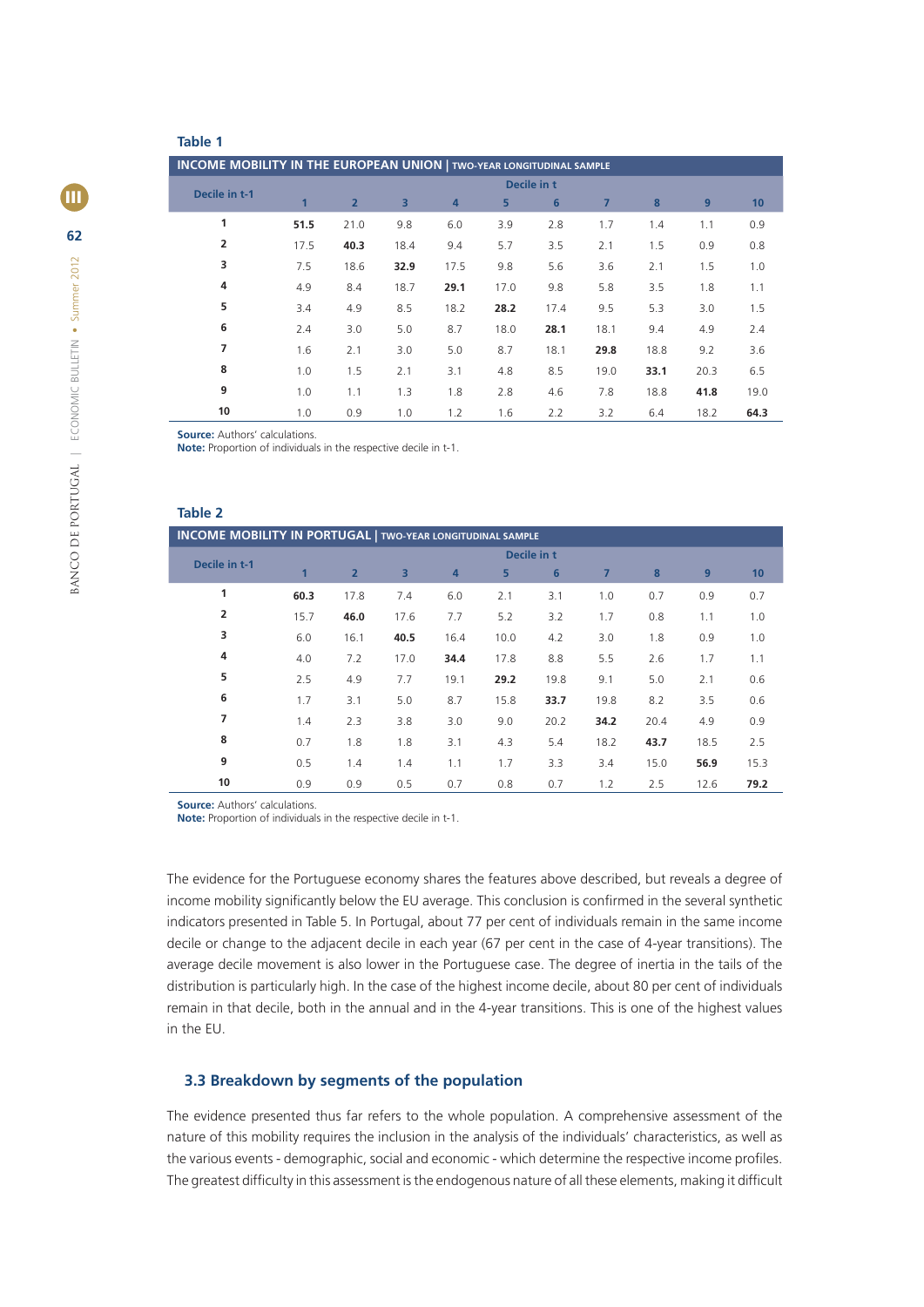#### **Table 3**

| <b>INCOME MOBILITY IN THE EUROPEAN UNION   FOUR-YEAR LONGITUDINAL SAMPLE</b> |              |                |      |      |      |      |                |      |      |      |  |
|------------------------------------------------------------------------------|--------------|----------------|------|------|------|------|----------------|------|------|------|--|
| Decile in t-3                                                                | Decile in t  |                |      |      |      |      |                |      |      |      |  |
|                                                                              | $\mathbf{1}$ | $\overline{2}$ | 3    | 4    | 5    | 6    | $\overline{7}$ | 8    | 9    | 10   |  |
| 1                                                                            | 37.0         | 21.3           | 12.3 | 8.4  | 6.6  | 5.1  | 3.2            | 2.6  | 2.1  | 1.4  |  |
| 2                                                                            | 17.8         | 30.3           | 18.7 | 10.2 | 7.7  | 4.8  | 4.0            | 3.1  | 2.1  | 1.4  |  |
| 3                                                                            | 9.2          | 19.3           | 23.6 | 15.5 | 10.3 | 8.6  | 5.5            | 3.6  | 2.6  | 1.7  |  |
| 4                                                                            | 6.2          | 11.0           | 18.0 | 20.7 | 14.9 | 11.0 | 7.5            | 4.9  | 4.1  | 1.7  |  |
| 5                                                                            | 4.6          | 6.1            | 10.5 | 17.4 | 20.6 | 14.6 | 10.1           | 8.3  | 5.5  | 2.3  |  |
| 6                                                                            | 2.6          | 4.2            | 6.7  | 10.8 | 16.9 | 21.3 | 15.5           | 11.3 | 7.0  | 3.7  |  |
| 7                                                                            | 3.0          | 3.2            | 4.2  | 7.2  | 9.8  | 17.3 | 21.0           | 17.9 | 11.0 | 5.4  |  |
| 8                                                                            | 1.6          | 1.8            | 2.5  | 4.9  | 6.0  | 11.1 | 17.9           | 23.3 | 21.5 | 9.3  |  |
| 9                                                                            | 1.6          | 1.0            | 1.6  | 3.0  | 4.2  | 5.7  | 9.9            | 19.1 | 30.2 | 23.6 |  |
| 10                                                                           | 1.5          | 0.8            | 0.9  | 2.1  | 2.5  | 3.3  | 4.8            | 8.2  | 20.2 | 55.8 |  |

**Source:** Authors' calculations.

**Note:** Proportion of individuals in the respective decile in t-3.

## **Table 4**

| <b>INCOME MOBILITY IN PORTUGAL   FOUR-YEAR LONGITUDINAL SAMPLE</b> |                          |                |                |      |      |                |                |                          |                          |                          |  |
|--------------------------------------------------------------------|--------------------------|----------------|----------------|------|------|----------------|----------------|--------------------------|--------------------------|--------------------------|--|
| Decile in t-3                                                      | Decile in t              |                |                |      |      |                |                |                          |                          |                          |  |
|                                                                    | $\mathbf{1}$             | $\overline{2}$ | $\overline{3}$ | 4    | 5    | $6\phantom{1}$ | $\overline{7}$ | 8                        | 9                        | 10 <sup>1</sup>          |  |
| 1                                                                  | 40.8                     | 26.4           | 10.8           | 7.9  | 3.6  | 2.4            | 6.8            | $\overline{\phantom{a}}$ | 1.2                      |                          |  |
| $\overline{2}$                                                     | 9.2                      | 32.0           | 22.6           | 11.8 | 10.1 | 7.2            | 5.7            | 1.5                      | $\overline{\phantom{a}}$ |                          |  |
| 3                                                                  | 2.2                      | 29.1           | 21.0           | 19.8 | 4.1  | 5.8            | 8.5            | 2.1                      | 4.6                      | 3.0                      |  |
| 4                                                                  | 2.3                      | 8.0            | 19.9           | 23.6 | 16.1 | 12.7           | 7.9            | 4.5                      | 4.0                      | 1.1                      |  |
| 5                                                                  | 3.3                      | 3.8            | 9.8            | 12.1 | 21.6 | 15.8           | 9.5            | 14.2                     | 9.7                      | $\overline{\phantom{a}}$ |  |
| 6                                                                  | 4.1                      | 10.3           | 4.0            | 6.7  | 12.5 | 31.6           | 14.5           | 7.9                      | 8.3                      | $\overline{\phantom{a}}$ |  |
| 7                                                                  | 1.3                      | 1.8            | 5.0            | 3.2  | 10.1 | 24.9           | 22.9           | 27.5                     | 2.8                      | 0.4                      |  |
| 8                                                                  | 3.9                      | 0.8            | 2.3            | 4.7  | 8.6  | 5.6            | 16.7           | 17.0                     | 32.2                     | 8.3                      |  |
| 9                                                                  | $\overline{\phantom{a}}$ | 3.2            | 1.2            | 1.0  | 6.7  | 5.5            | 5.7            | 12.0                     | 39.6                     | 25.2                     |  |
| 10                                                                 | $\blacksquare$           | ٠              | 0.6            | 0.7  | 1.5  | 4.9            | 1.7            | $\overline{\phantom{a}}$ | 10.4                     | 80.2                     |  |

**Source:** Authors' calculations.

**Note:** Proportion of individuals in the respective decile in t-3.

to identify the respective contribution to the income mobility. This analysis will be left for future research. In this subsection, the goal is merely to present some mobility breakdowns by several characteristics of the population. The analysis is strictly illustrative and not intended to establish any causal relationship. In Charts 5-7 some composite indicators of mobility are presented, for the whole EU and for Portugal, disaggregated by age, by educational level and by employment status. The results refer only to annual income transitions.

In terms of age groups, the evidence suggests that the lower degree of mobility lies, as expected by the life cycle theory, in the highest age brackets. The largest mobility is recorded by individuals between 20 and 40 years, in particular as regards upward movements. This conclusion is visible in both the EU and Portugal.

In terms of educational level, the lowest income transitions are observed in individuals with higher educational levels. These individuals - mostly concentrated in the highest deciles of the income distribution - are also the ones less likely to record downward income transitions. In Portugal, there is an inverse monotonic relationship between educational level and degree of mobility. This relationship is much more mitigated in the case of the EU.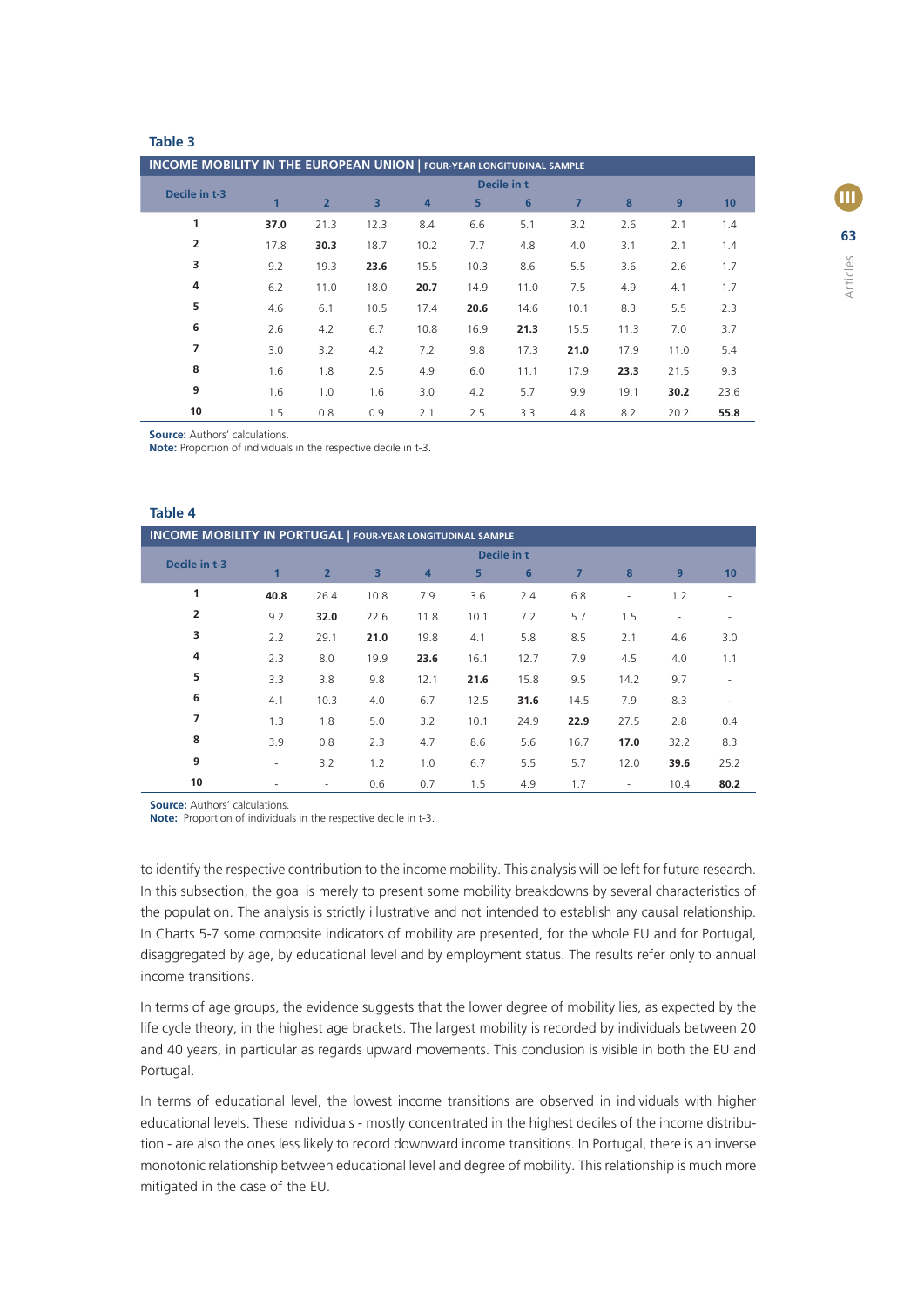#### **Table 5**

| <b>INCOME MOBILITY IN THE EUROPEAN UNION AND PORTUGAL</b>                     |                 |                                 |                                                              |                                 |  |  |  |  |  |  |
|-------------------------------------------------------------------------------|-----------------|---------------------------------|--------------------------------------------------------------|---------------------------------|--|--|--|--|--|--|
|                                                                               | sample          | <b>Two-year longitudinal</b>    | <b>Four-year longitudinal</b><br>sample<br>Between t-3 and t |                                 |  |  |  |  |  |  |
|                                                                               |                 | Between t-1 and t               |                                                              |                                 |  |  |  |  |  |  |
|                                                                               | <b>Portugal</b> | <b>European</b><br><b>Union</b> | <b>Portugal</b>                                              | <b>European</b><br><b>Union</b> |  |  |  |  |  |  |
| Proportion of individuals:                                                    |                 |                                 |                                                              |                                 |  |  |  |  |  |  |
| remaining in the same income decile                                           | 45.5            | 37.6                            | 31.3                                                         | 28.0                            |  |  |  |  |  |  |
| moving below to other income decile                                           | 28.7            | 31.8                            | 40.2                                                         | 37.3                            |  |  |  |  |  |  |
| moving above to other income decile                                           | 25.9            | 30.6                            | 28.6                                                         | 34.7                            |  |  |  |  |  |  |
| remaining in the same income decile or moving to an adjacent<br>income decile | 77.0            | 71.1                            | 66.7                                                         | 61.0                            |  |  |  |  |  |  |
| moving to an adjacent income decile                                           | 31.5            | 33.5                            | 35.5                                                         | 33.0                            |  |  |  |  |  |  |
| one decile above                                                              | 16.4            | 16.8                            | 20.4                                                         | 16.5                            |  |  |  |  |  |  |
| one decile below                                                              | 15.1            | 16.7                            | 15.1                                                         | 16.6                            |  |  |  |  |  |  |
| moving two or more income deciles                                             | 23.0            | 28.9                            | 33.3                                                         | 39.0                            |  |  |  |  |  |  |
| two or more deciles above                                                     | 12.2            | 15.0                            | 19.8                                                         | 20.8                            |  |  |  |  |  |  |
| two or more deciles below                                                     | 10.8            | 13.9                            | 13.5                                                         | 18.2                            |  |  |  |  |  |  |
| Average decile movement                                                       | 1.0             | 1.2                             | 1.5                                                          | 1.6                             |  |  |  |  |  |  |

**Source:** Authors' calculations.

As regards the employment status, unemployed individuals record the lowest mobility between deciles, followed by inactive individuals. In turn, employees are more likely to record upward and downward decile transitions. It is also important to note that inactive individuals have the highest propensity for downward income transitions. Finally, it should be noted that this evidence struggles with the fact that in the EU-SILC the income reference period does not correspond to the period where the demographic and economic characteristics of individuals/households are collected (see Debels and Vandecasteele, 2008). This question should be particularly relevant in the case of unemployed individuals.

#### **4. Mobility and income inequality in the European Union**

#### **4.1 Mobility and the level of inequality**

The existence of longitudinal income mobility implies, on the one hand, that an individual's income averaged over successive years is smoother than annual income, which displays greater variability. Moreover, the dispersion of these smoothed individual incomes is lower than the dispersion observed in each individual year. Increased mobility thus implies lower income inequality for a given reference period (as originally shown in Shorrocks, 1978). This result supports the idea that a certain level of inequality should be more tolerable the higher the level of mobility, since it implies a lower level of permanent inequality. For example, it is possible that the ranking of permanent inequality across countries may differ from the ranking of inequality usually evaluated in cross section studies, which are based on non- -longitudinal analyses.

This section will seek to quantify the relation between mobility and inequality in the several EU countries for the period 2005-2009. It is important, first of all, to recall some facts about income inequality in the European Union (for a detailed analysis, see Atkinson and Marlier, 2010). To this end, Chart 8 shows the 10, 50 and 90 percentiles of the income distribution in each of the EU countries (measured in euros/ year), based on the EU-SILC longitudinal sample for 2009 (*i.e.*, with income levels referring to 2008). The figure also presents some ratios between those percentiles. The figure illustrates several ideas. First, there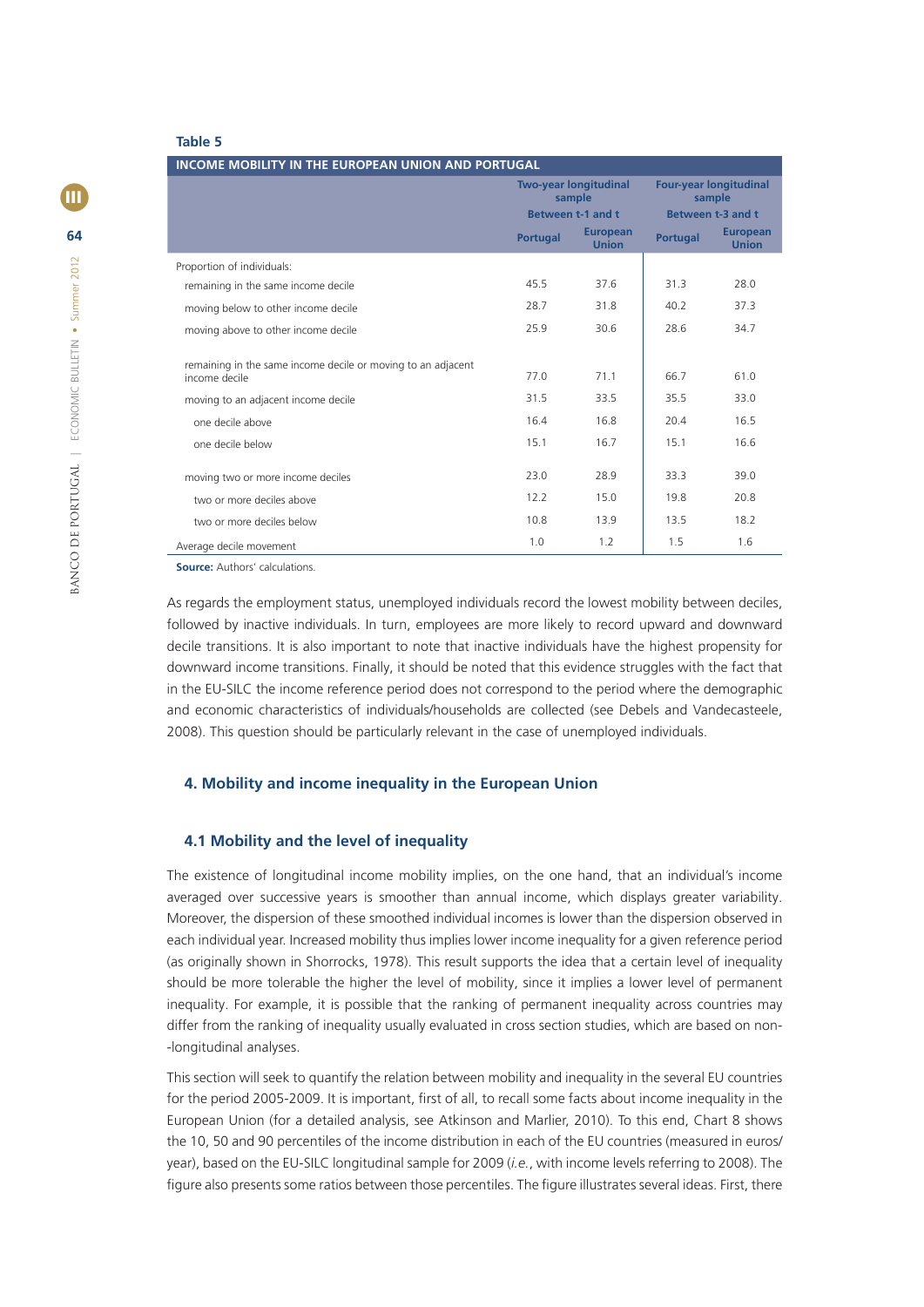**ANNUAL TRANSITIONS BY AGE GROUP | TWO-YEAR LONGITUDINAL SAMPLE**



**Chart 7** 

**ANNUAL TRANSITIONS BY EMPLOYMENT STATUS | TWO-YEAR LONGITUDINAL SAMPLE**



**Source:** Authors' calculations.

is high income dispersion in the European Union. In fact, the inequality indicators calculated for the EU as a whole outweigh the inequality indicators for the individual countries. Second, there is substantial heterogeneity in terms of income inequality across countries. At one extreme, some countries display high levels of inequality - led by Portugal and other southern-European countries, as well as some new entrants to the European Union – and, at the other, several countries of central and northern Europe present relatively low inequality levels. These differences stem from the income dispersion both at the top and at the bottom of the distribution, although in the Portuguese case the dispersion at the top of the distribution is particularly relevant.

This evidence does not, however, take into account the potential impact of income mobility on the inequality indicators. As mentioned above, the existence of non-proportional changes in income over time implies that inequality will be lower when income is aggregated over several years. In Charts 9 and 10 this result is confirmed based on the Gini coefficient. This coefficient - which is derived directly from



# **Chart 5** Chart 6

**ANNUAL TRANSITIONS BY EDUCATIONAL LEVEL | TWO-YEAR LONGITUDINAL SAMPLE**

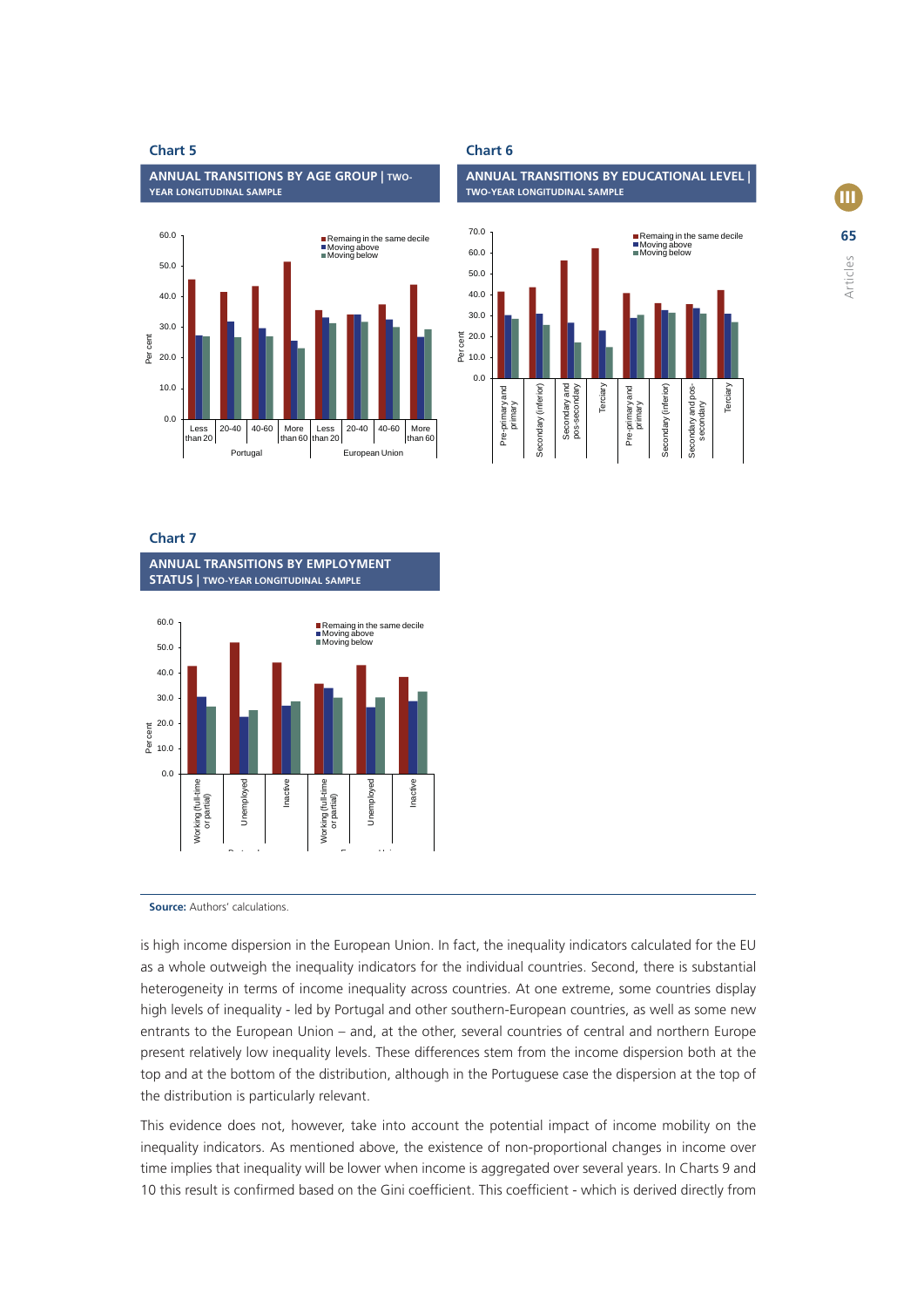

**Source:** Authors' calculations.

the Lorenz curve - is perhaps the most popular measure of inequality, ranging from 0 (perfect equality) and 1 (perfect inequality).

Chart 9 shows, for each country, two inequality indicators computed using the longitudinal information from the EU-SILC, calculated for the 2009 longitudinal sample: on the one hand, the average of the Gini coefficients calculated in annual terms (weighted by average income in each period); on the other hand, the Gini coefficient aggregating income for the various pairs of consecutive years (t-1 and t). By construction, the second indicator is lower than the first. Chart 10 shows the same exercise with the longitudinal sample of 2009, but with 4-year transitions.<sup>6</sup> Several conclusions are worth highlighting from the figures.



**Source:** Authors' calculations. **Notes:** In (a), average incomes in each year were used as weights. The (c) variable corresponds to (1-R), where R is the index proposed by Shorrocks (1978).

**Source:** Authors' calculations.

**Notes:** In (a), average incomes in each year were used as weights. The (c) variable corresponds to (1-R), where R is the index proposed by Shorrocks (1978).

6 It should be noted that the values of the Gini coefficients differ between the two figures given that the respective samples also differ. Moreover, these values for the Gini coefficient do not necessarily coincide with the official figures published by Eurostat, which are based on cross-sectional sample.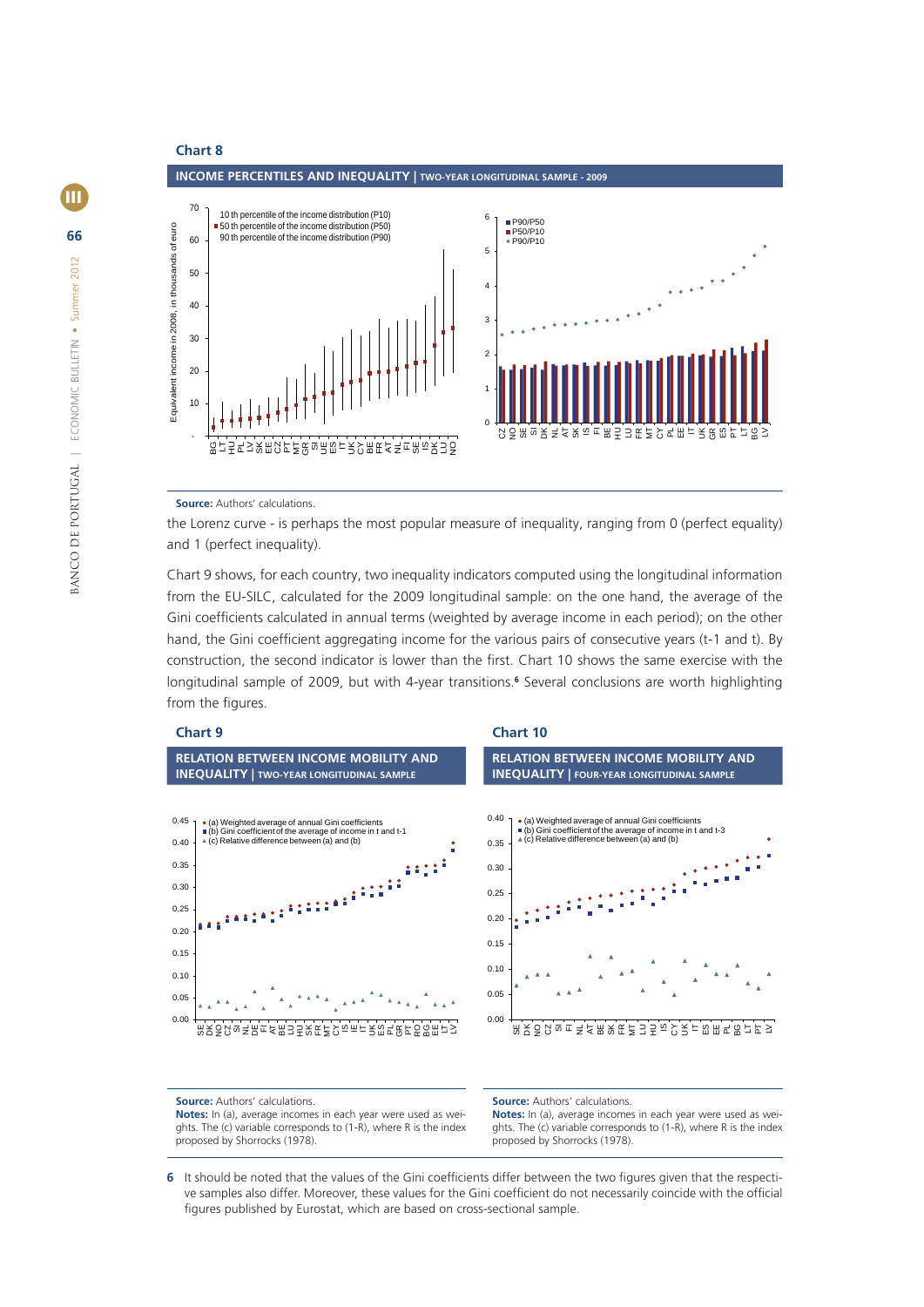First, the reduction of inequality when income is aggregated over several years is not negligible, but does not substantially alter the assessment regarding the level of inequality in each country, as well as the relative inequality ranking in the European context. For example, in the Portuguese case, the reduction in inequality when incomes are aggregated over a 4-year period corresponds to a decrease in the Gini coefficient of about 2 percentage points. This decrease, although sizeable, does not alter the conclusion that Portugal is one of the countries with higher income inequality in Europe.

Second, the ratio between the two indicators is also a measure of mobility (ratio "R") proposed by Shorrocks (1978). This ratio decreases as the sample under analysis increases and converges to an indicative value of permanent income inequality. The short sample period of the EU-SILC longitudinal database does not allow measuring this value accurately. In the literature, it is usually shown that permanent inequality may be about 30 per cent lower than the level of inequality measured annually, in case incomes are aggregated over sufficiently long periods, namely in excess of 10 years (see Jenkins, 2011). In the case of EU-SILC, the intertemporal aggregation of incomes lowers inequality between 5 to 15 percent (in the case of 4-year transitions). This ratio (more precisely, the difference between 1 and the ratio R) is also presented in Charts 9 and 10, for all countries in the sample.

Third, there is no evidence in the EU that countries with greater inequality compensate for this fact with greater income mobility. This conclusion can be read directly from figures, since the ratio "R" is unrelated to the inequality level across countries. The Portuguese case is particularly striking in this context, given that it combines one of the highest levels of inequality with one of the lowest contributions of mobility to the decline in inequality.

#### **4.2 Mobility and the change in inequality**

Besides the impact of mobility on the level of inequality, it is important to assess the impact of mobility on the change in inequality. For this purpose, it is important to simultaneously examine (i) the evolution of inequality, (ii) income growth over the income distribution and (iii) income mobility. Jenkins and Van Kerm (2006) showed that the change in income inequality between two moments in time can be additively decomposed into two components: the first represents income mobility, in terms of the re-ranking of individuals in the income distribution; the second summarizes the income progressivity, *i.e.* the extent to which income growth between the two moments in time is skewed towards lower income individuals. Note that even if income changes are progressive, inequality may not decrease, namely if there is a re-ranking of individuals contributing to an increase in inequality.**<sup>7</sup>**

The decomposition proposed by Jenkins and Van Kerm (2006) requires information on the income distribution of an identical set of individuals at two moments in time. In the EU-SILC database, this longitudinal information is only available for a maximum of four years and, in this latter case, for a relatively small sample. Therefore, and only in order to illustrate some stylized facts about the relationship between mobility and the evolution of income inequality, we implemented the procedure of Jenkins and Van Kerm (2006) for the 2-year longitudinal data referring to 2009.**<sup>8</sup>** The results are shown in Chart 11.

The figure suggests that in all the sample countries, income growth was clearly biased towards lower income individuals. Income growth was therefore progressive, contributing to a decline in income inequality. However, the re-ranking of individuals mitigated to a large extent that contribution (there are even countries where, despite the progressivity in income, there was an increase in inequality in the sample).

**<sup>7</sup>** A simple example allows illustrating this mechanism clearly. Suppose an economy with two individuals, A and B, with initial income of €1000 and €2000, respectively. If, by assumption, individual A increases her income by €1000 and individual B decreases her income by the same amount, income growth is clearly biased towards the individual with lower income. However, the inequality level would not change, given the re-ranking between A and B in the income distribution.

**<sup>8</sup>** The procedure was implemented in STATA with the program dsginideco.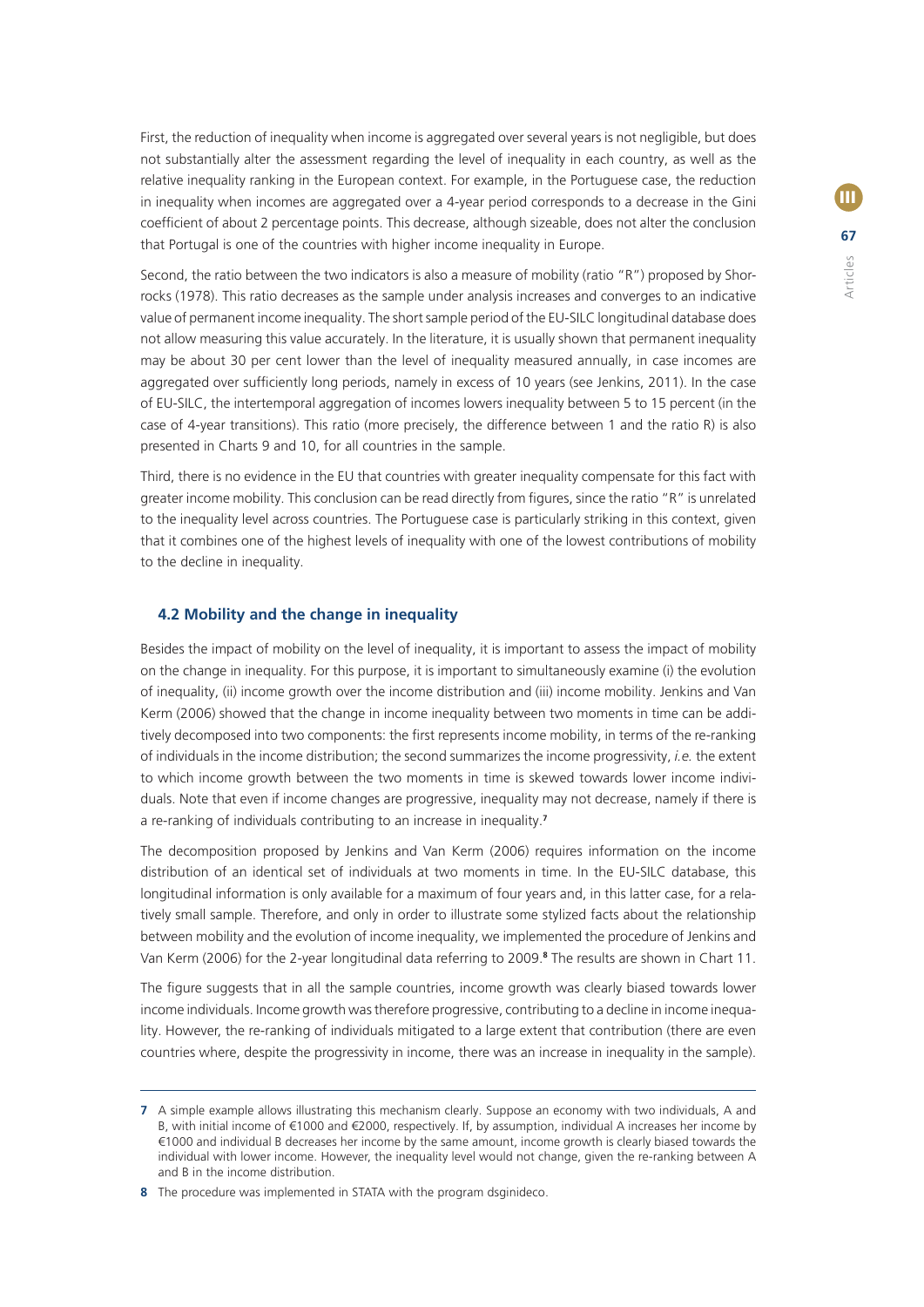

**Source:** Authors' calculations.

The high contribution of the re-ranking of individuals reflects the substantial diversity of individual experiences and the sizeable mobility documented in Section 3. Portugal broadly shares the qualitative features described above. It should also be noted that a 4-year longitudinal analysis (not shown) does not alter these conclusions.

Finally, we also include in Chart 12 the income profile of Portugal and the EU, in this case including all observations of the 2-year longitudinal sample (for the entire period under review). The Chart confirms that income growth in Portugal was clearly biased towards lower income individuals, the same occurring in the EU as a whole. For Portugal, this result is inter alia associated with a set of public policies, particularly in terms of changes in the minimum wage and in social benefits. Note that, in the EU as a whole, the computation does not correspond to an aggregation of national income profiles but uses all EU individuals directly in the calculation. Thus, the income profile of the EU for the lowest incomes includes mainly the new EU accession countries, while the highest incomes mainly include individuals of higher income countries. This fact contributes to explain the humps on the right tail of the income profile.





**Source:** Authors' calculations.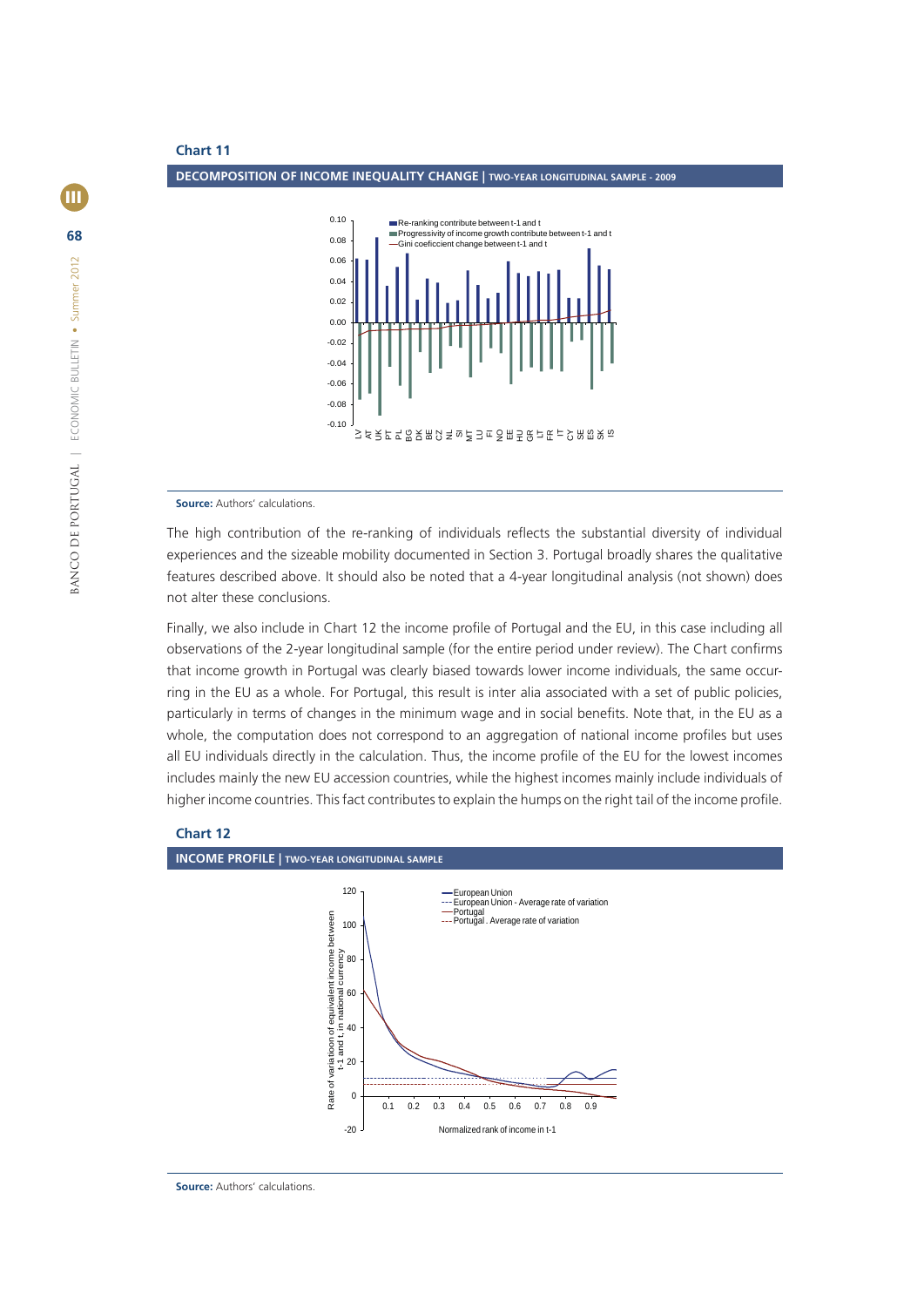## **5. Conclusions**

This article aimed at establishing some facts on mobility and income distribution in the European Union countries, with a special focus on the Portuguese case. The analysis was developed with the latest information from the EU-SILC database, for the period 2005-2009. Even though this analysis is still in a preliminary stage, some key ideas may already be highlighted.

1. There is signifi cant heterogeneity in individual income changes. In each year, and in all countries without exception, it is possible to observe sizeable income variations, positive and negative. The characteristics of the distribution of income changes in Portugal do not differ markedly from the average of all EU countries, even though the annual average income growth in Portugal during the period under analysis was significantly lower than the EU average.

2. There is substantial mobility between the various income deciles, which increases with the sample period under analysis. This mobility is concentrated on transitions between adjacent deciles. The smallest transitions are observed in the lowest and highest deciles of the income distribution. These conclusions are robust to the several EU countries. Portugal has a lower degree of income mobility vis-à-vis the average of the EU and records a relatively high degree of immobility in the lowest decile and, in particular, in the highest decile of the income distribution.

3. In terms of age groups, the evidence suggests that the greater degree of immobility is located, as expected, in the higher age brackets and that the highest mobility, both upwards and downwards, occurs in individuals between 20 and 40 years. This conclusion is also observed in the Portuguese case. In terms of educational level, the smallest income transitions are observed in individuals with higher educational levels. These individuals are also the ones least likely to record downward income transitions. In Portugal, this evidence is even more marked than in the EU average.

4. Income mobility decreases the degree of inequality (and increasingly when longer samples of individual information are aggregated). This reduction is non-negligible (between 5 and 15 percent taking full advantage of the longitudinal information in the EU-SILC), but does not substantially alter the income inequality ranking of EU countries. Overall, the fraction of permanent inequality is therefore very high in all EU countries. Portugal is one of the countries with less reduction of inequality when income information for several years is aggregated.

5. In EU countries, there is no relation between the level of inequality and the contribution of income mobility to the reduction in inequality. Portugal is an extreme example in this context, given that it combines particularly high levels of inequality with relatively low contributions of mobility to the reduction in inequality.

6. In the recent past, income growth in all EU countries, including Portugal, was skewed towards lower income individuals. The contribution of this progressive growth to the reduction of inequality was, however, mitigated by the re-ranking of individuals in the income distribution, which contributed to an increase in inequality.

This analysis can be extended in several directions. In particular, it will be important to identify the causes of income mobility, as well as the transmission channels between mobility and income inequality. Additionally, it is also important to deepen the analysis between the various concepts of mobility and their impact on social welfare. Finally, it should be noted that the study of intergenerational transmission of income within the EU will be enhanced by the inclusion in EU-SILC 2012 of a specific module dedicated to this issue. The research agenda aimed at understanding the mechanisms underlying the degree of mobility within and between generations should therefore remain particularly active, especially given its relevance to the design of public policies.